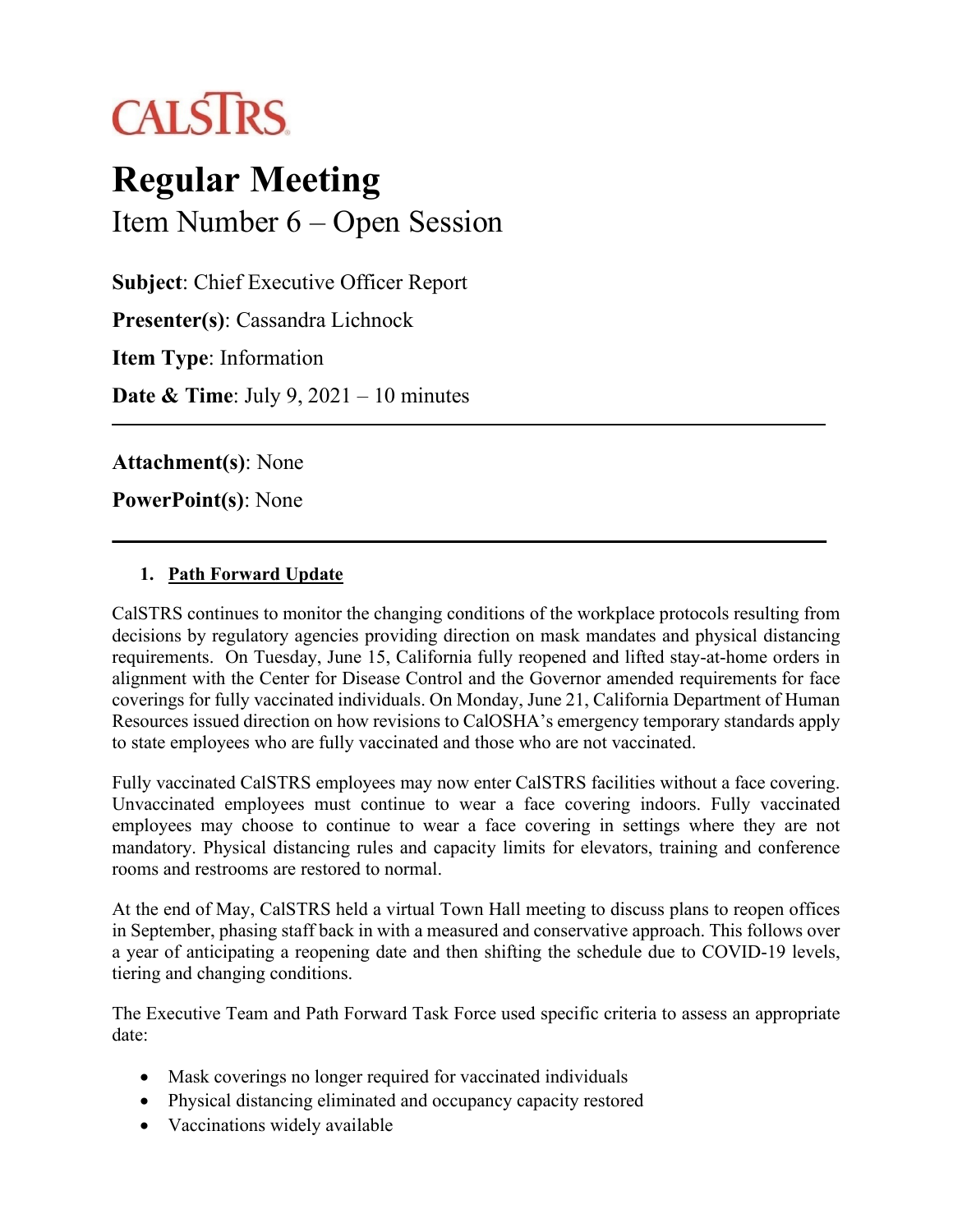- Schools anticipated to be back in full session
- Low rates of COVID-19 in the community

In June, we ceased temperature-taking to enter the Headquarters Tower and removed directional signage in elevators and throughout the building. CalOSHA guidelines on wearing masks in the workplace have been updated, and some staff will continue to wear a mask in the building either because they are not vaccinated or due to other circumstances or underlying conditions.

While it has always been our intention to reopen our offices as soon as we could do so safely, throughout the period of remote work we have adapted and kept CalSTRS business running with new approaches. Many of these solutions we will carry forward into a future blended work environment. What we have not been able to recreate are the benefits of being in person with one another, to collaborate, brainstorm, mentor and gain on-the-job learning from co-workers, connect with those outside an immediate business area and other intangible experiences of workplace interactions.

New technologies have been added to meeting rooms to foster integration of on-site and remote attendees in meetings. Executives are working with their directors to design the blended work environment that is appropriate for individual teams and the work they perform. Human Resources is drafting policy to document standard expectations for the entire organization that support the intricacies of a blended work environment, while providing flexibility for individual branches to operate most responsively. This will ensure all staff have a common understanding of organizational guidelines as we move out of a pandemic-induced stay-at-home work requirement and move to a formal blended work structure in the new environment. We do so with the awareness that we will evolve our practices as we learn and that what we fashion initially could look quite different in five years. Organizational Development is preparing change management plans to welcome staff back into the workplace.

We are giving priority to reopening Member Service Centers as soon as possible to support their core function of engaging with our members and providing a convenient in-person experience. In addition, we may bring other business functions back into the building sooner to conduct critical business activities such as user acceptance testing for the Pension Solution project and certain investment roles.

We continue to move forward with great care, considering all of the safety criteria and evaluating as we go, while focused on our core business and mission of serving CalSTRS members in the most effective manner possible.

## **2. CalPERS Chief Medical Officer**

In response to COVID-19 concerns staff expressed in a Town Hall meeting, we invited CalPERS Chief Medical Officer Dr. Julia Logan to participate in the CalSTRS Tonight video segment to discuss vaccines and the current rate of vaccinations in California. During the interview, Dr. Logan reported that almost half of all Californians are fully vaccinated and 57% of adults are fully vaccinated. Over 57% of residents have received at least one dose and 72% of Californians 18 or older have received at least one dose. She highlighted the dramatic drop in infection rates,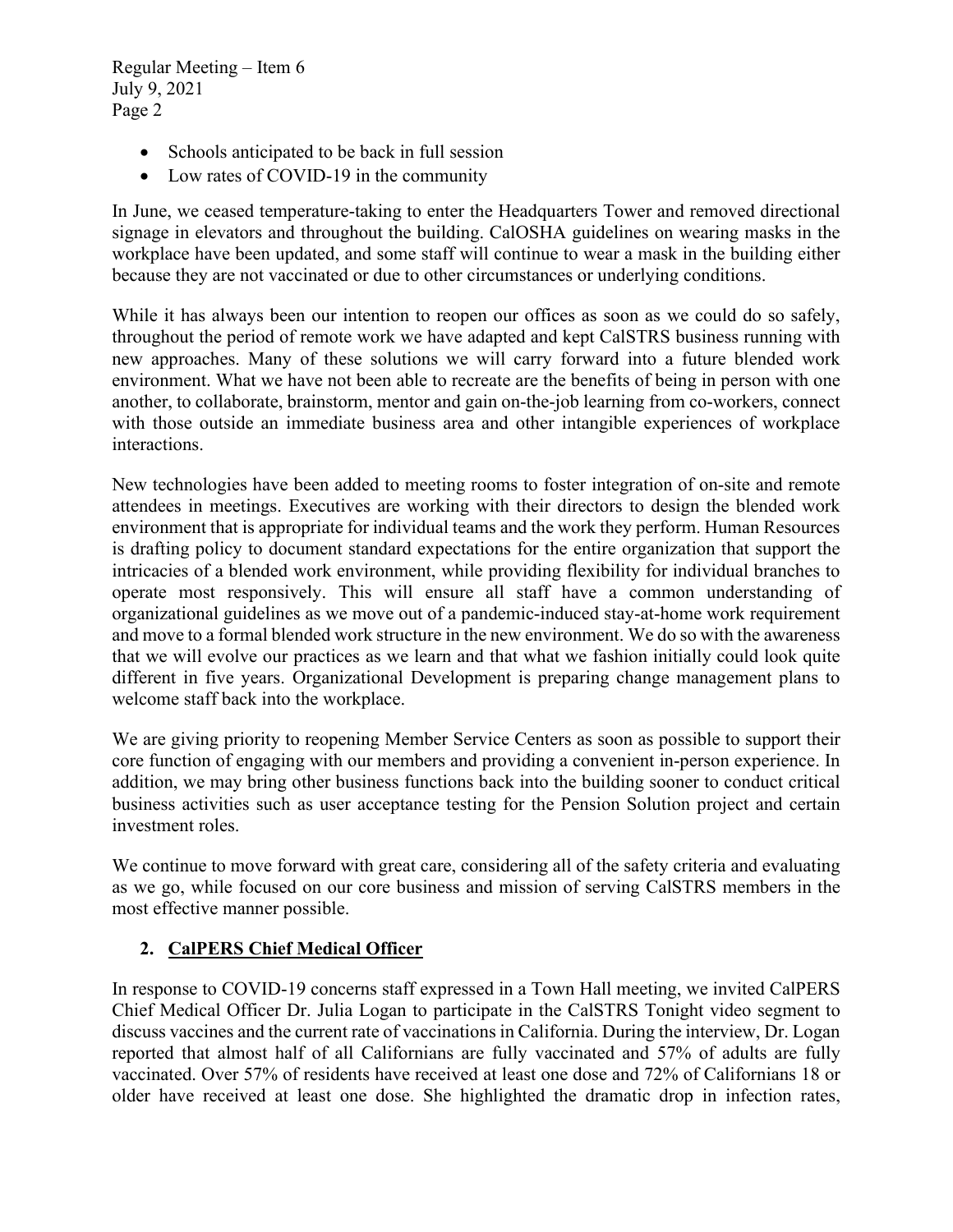hospitalizations and deaths since vaccines were introduced and became widely available to California's adult population. She described the declines as not only substantial but also sustained.

Dr. Logan responded to a question about whether there is a risk of people who are vaccinated infecting an unvaccinated member of their family, either a child or someone who is immunocompromised. She explained that the vaccines are extremely effective in protecting against, mild, severe and asymptomatic viral loads. Vaccinated individuals are well protected, and it is extremely unlikely that a vaccinated person will pass the virus to someone who is unvaccinated. In all cases, it is a matter of personal risk tolerance. A vaccinated individual may choose to wear a mask if they are more comfortable when interacting with others.

She described her own journey in researching the vaccines by referencing medical journals and other scientific resources and stressed the importance of making decisions based on reliable and substantiated data. She cited the statistic that 96% of physicians have been vaccinated. She encouraged everyone who felt hesitant to discuss their concerns with their doctor to help make an informed and appropriate decision for their circumstance.

She spoke to concerns about the virus being transmitted on surfaces by saying the likelihood of that is extremely low and that we have learned much about the virus' transmission since early days. The virus is transmitted through respiratory particles emitted when one coughs or sneezes. Thus, masks were instrumental in minimizing the spread prior to the vaccine.

While herd immunity might be reached if 85% of the population were vaccinated, Dr. Logan emphasized California will only get back to normal when the world is vaccinated. She discussed emerging variants that the Center for Disease Control describe as concerning. The more severe delta variant is on track to become the dominant variant and the unvaccinated are still at high risk.

### **3. Employee Reporting to Final Benefit Project**

The project goal is to build better processes so retired members can feel confident and have peaceof-mind as they make decisions and transition out of their teaching careers into retirement.

CalSTRS is progressing in its internal scan to assess our programs, business areas, processes, and practices, and to synch different perspectives and approaches. Each of the project workstreams is meeting, establishing timelines and assigning activities to be completed. We are currently compiling and analyzing a broader data set regarding benefit adjustments to inform discussions with stakeholders and provide deeper perspective to guide board decisions.

One potential approach would be to finalize member benefits after a set time period has passed subsequent to their retirement, as an overarching way to address benefit adjustments and collection of overpayments. Data analysis will help recommend points in time for consideration.

We know that we share a common goal with member and employer groups. We will work with stakeholder groups to evaluate the concept of finalizing changes to a member's benefits with the aim of bringing certainty and consistency to members. Together we will discuss issues related to setting a time limit for audit impacts on members in benefit status and aligning statute of limitations to adjusted audit guidelines.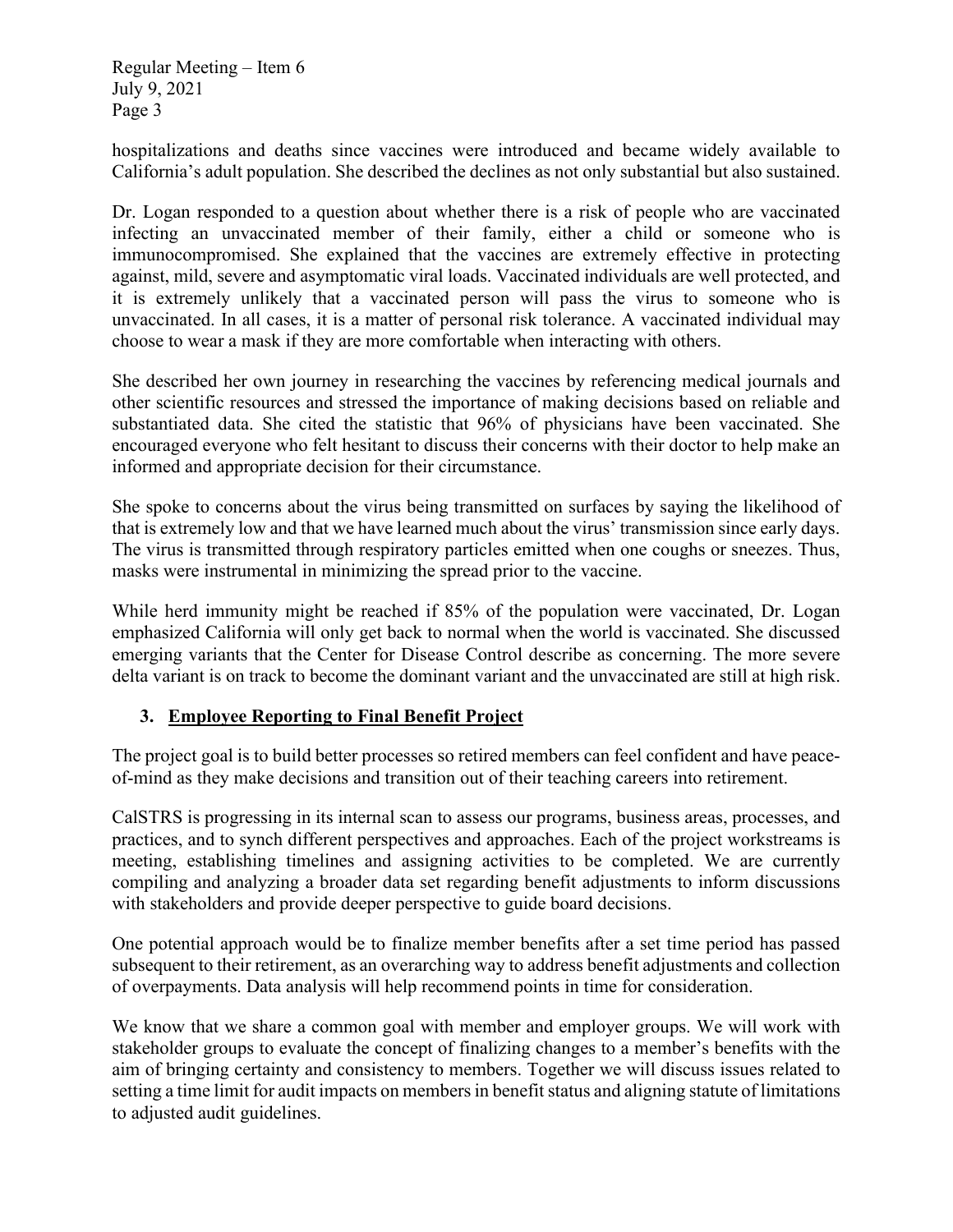Maintaining the current process of recalculating benefits when edits are made to accounts remains an option that all parties will explore. Here the focus would be on how overpayments would be recouped.

## **4. CalSTRS Member Sentiment and COVID Deaths Update**

We included a question about how the pandemic changed member thoughts about their financial future on the January 2021 Annual Member Survey. Overall, 31% of members indicated the COVID-19 pandemic changed the way they think about their financial future. This response was highest among the 20-29-year-old cohort at 49% and 30-39-year-olds at 40%. CalSTRS members who are retired more than five years were least likely to indicate a change in perception of their financial future, which may be attributable to the secure retirement a stable, lifetime benefit provides. Females reported higher level of agreement than males that COVID changed how they think about their financial future.

CalSTRS staff continue to monitor COVID related member deaths each month. Following the statewide spikes in December and January, cumulative deaths have slowed down reaching 606 through April 18 (the latest date of death reported).



CalSTRS Member COVID Deaths through April 18, 2021 Total Deaths: 606 | International: 1 | Female: 305 | Male: 301

Counts exclude 131 beneficiary, nonmember and refund deaths.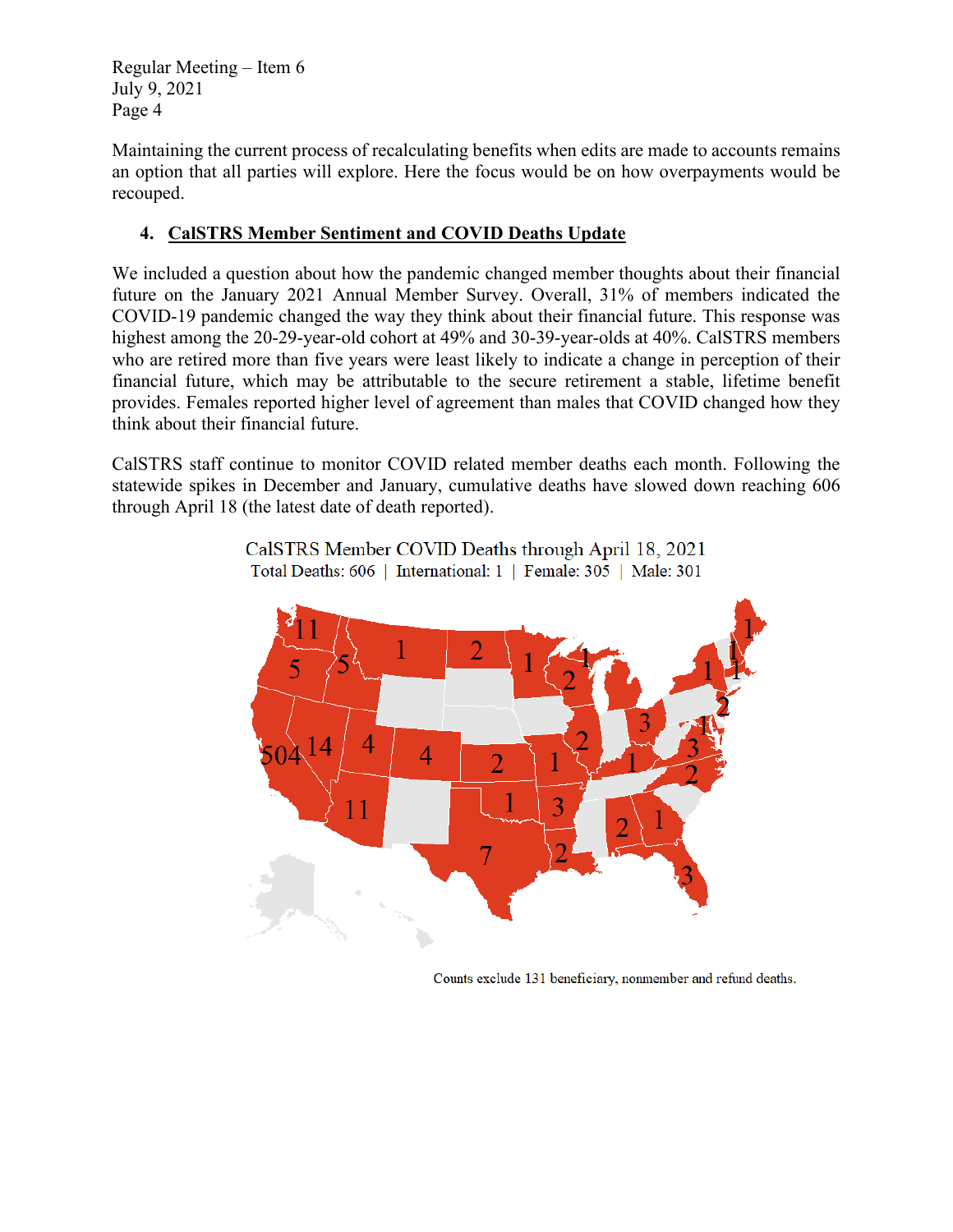## CalSTRS Member COVID Deaths by Gender and Month Total Deaths: 606 | Female: 305 | Male: 301



Data through April 18, 2021, and excludes 131 beneficiary, nonmember and refund deaths.





Data through April 18, 2021, and excludes 131 beneficiary, nonmember and refund deaths.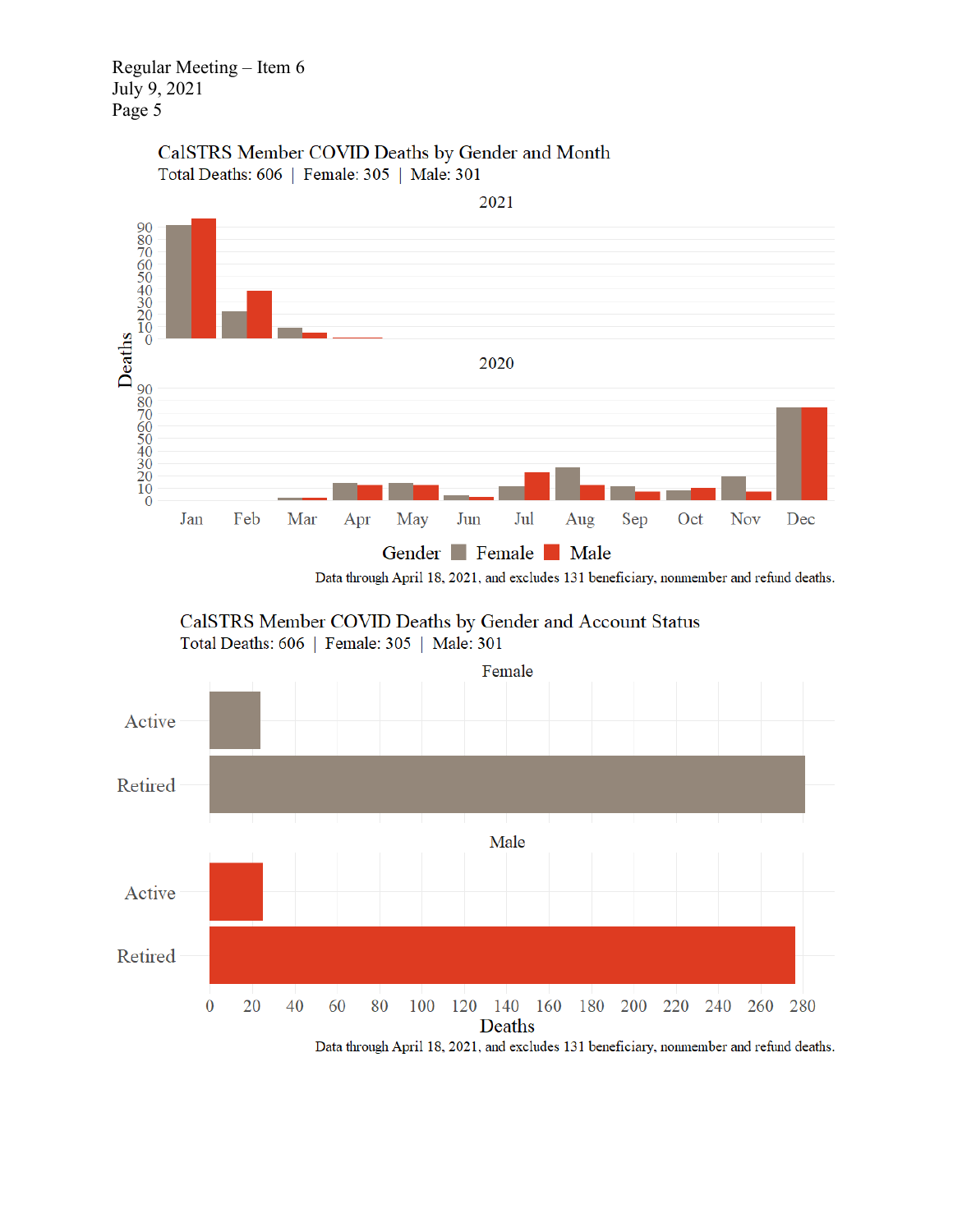## **5. Headquarters Expansion (HQE) Construction Update**

As of June 2021, the construction of the project is approximately 42% complete.

Due to the delay in the issuance of the Phase IV Architectural MEP/TI permit, the Substantial Completion Date (SCD) has been moved out another 28 working days from the last update to December 12, 2022. This is a total impact to the original schedule of 106 working days. On April 29, 2021, the CalSTRS project team received the plan check comments from the Office of the State Fire Marshal (OSFM) for the Phase IV permit, providing our response back on May 25, 2021. OSFM is currently reviewing the revised plans; however, the Phase IV approval date has been updated to July 16, 2021 to anticipate multiple rounds of plan check comments.

We are at a point in the construction where we can report the progress on the sustainability goals of the project. The current LEED New Construction scorecard indicates a project status of Platinum. For WELL Building Certification, the current scorecard indicates a project status of Gold, with the possibility of Platinum. We expect to receive the Living Building Challenge, Material Petal, and the project has had an incredible construction waste diversion rate of 98.13%.

The detail below outlines the status of the construction activities, schedule, budget, and associated risks.

### **Construction Activities**

DPR completed the last deck pours on May 12, 2021, and the project is "topped out", as work not held up by permitting continues to move forward. Other construction activities during this period include concrete masonry wall fabrication for levels P2-P4, childcare canopy steel installation at the west side, and framing at the P5 exterior envelope. Elevator installation is in progress and is anticipated to be complete in July.

### **Schedule Status**

The schedule included in the GMP document projected an SCD of July 6, 2022, but as stated above, has been pushed out an additional 28 days from the last report to December 12, 2022. There were zero weather days used since the previous report, and the remaining twenty-one weather impact days are included in the SCD that may or may not be needed. Below are upcoming substantial project milestones:

| <b>Project Milestones</b>                 | <b>Start Date</b> | <b>Completion Date</b> |
|-------------------------------------------|-------------------|------------------------|
| Phase IV Architectural/MEP/TI Permit/OSFM | 03/31/20          | Now Estimated: 7/16/21 |
| P-2 Structure                             | 05/19/20          | 06/24/21               |
| P-3 Structure                             | 06/23/20          | 07/01/21               |
| P-4 Structure                             | 07/29/20          | 07/09/21               |
| P-5 Structure                             | 08/26/20          | 07/16/21               |
| <b>Exterior Envelope</b>                  | 07/19/21          | 02/24/22               |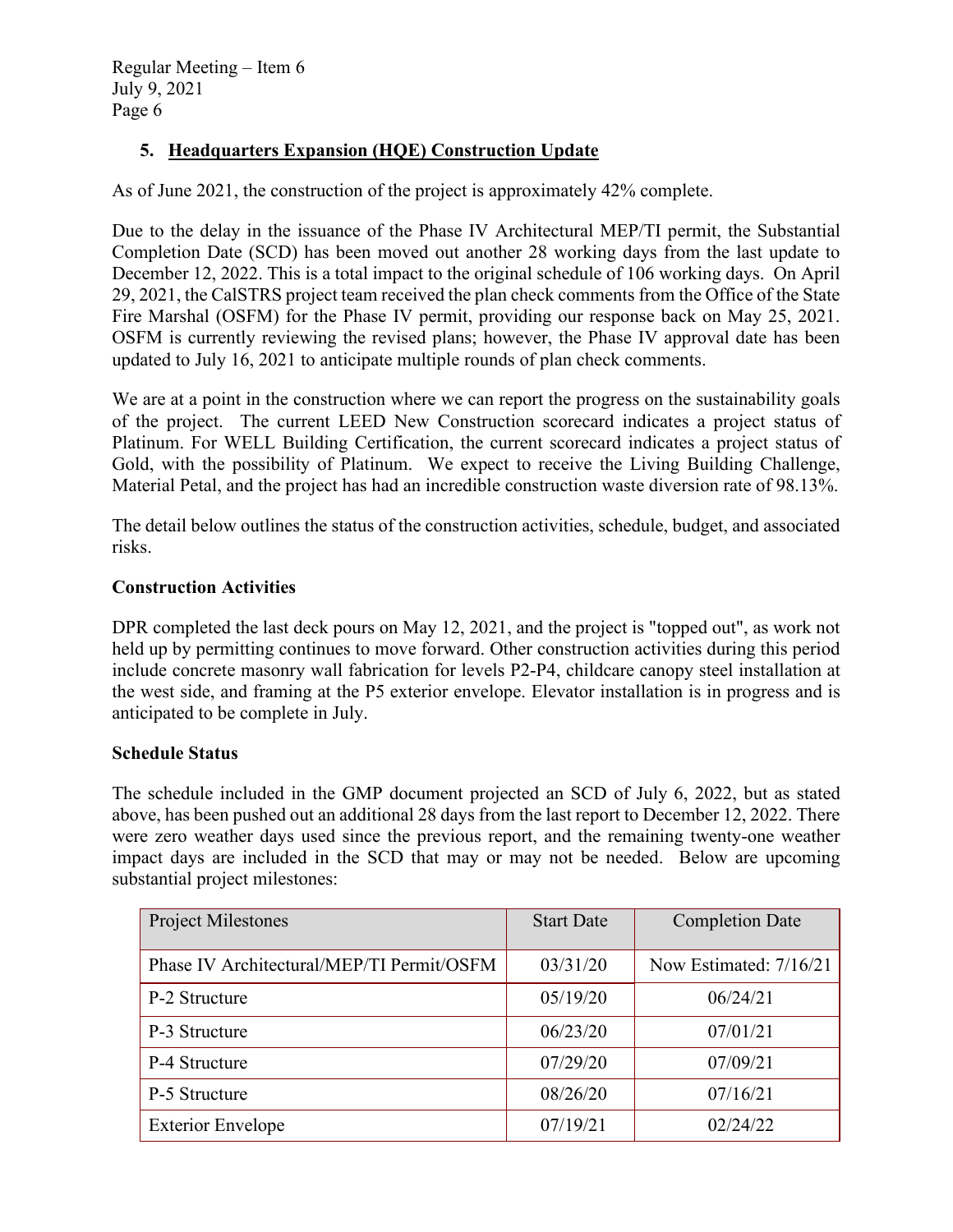| Lobby Level Interior Improvements            | 04/26/21       | 01/14/22 |
|----------------------------------------------|----------------|----------|
| Roof/Skylight Construction                   | 08/20/21       | 12/07/21 |
| Bridge Construction including interiors      | 04/26/21       | 01/15/22 |
| Office Level 03 Interior Improvements        | 10/14/21       | 05/27/22 |
| Office level O3 Owner Furniture Installation | 06/07/22       | 07/19/22 |
| Office Level 04 Interior Improvements        | 11/18/21       | 07/08/22 |
| Office Level 04 Owner furniture Installation | 07/18/22       | 08/26/22 |
| Office Level 05 Interior Improvements        | 12/20/21       | 07/12/22 |
| Office Level 05 Owner Furniture Installation | 07/20/22       | 08/30/22 |
| Office Level 06 Interior Improvements        | 01/20/22       | 08/09/22 |
| Office Level 06 Owner Furniture Installation | 08/17/22       | 09/28/22 |
| Office Level 07 Interior Improvements        | 02/17/22       | 09/07/22 |
| Office Level 07 Owner Furniture installation | 10/06/22       | 11/16/22 |
| Start-Up and Commissioning                   | 06/03/22       | 10/05/22 |
| FINAL AHJ Inspections                        | 09/29/22       | 11/09/22 |
| <b>Estimated Project Completion Date</b>     | 10/21/19 start | 12/12/22 |

## **Budget Status**

With the costs incurred due to the COVID-19 safety protocols and the delay of the Phase IV permit, our overall project budget is at risk. The current ROM for these costs is \$5.3M, which results in a budget deficit of \$800,000. All of the costs related to these two items fall solely on the project or "owner" contingency, as the hard cost contingency contractually does not cover the costs associated with these issues. The hard cost contingency covers scope gaps in the buyout of the work, and market driven price fluctuations. The hard cost contingency balance is approximately \$5.8M, and the project contingency balance is \$4.5M.

COVID-19 COSTS: The Governor relaxed mask requirements for vaccinated persons as of June 15, 2021, and the construction project check-in survey was reduced to a few questions with the elimination of temperature screening. With the amendment to the CalOSHA regulations, it is anticipated that the costs associated with these health protocols will be greatly reduced or even eliminated. We expect in next month's report the anticipated shortfall to the project contingency due to COVID protocols will be reduced by \$900,000.

SCHEDULE DELAY COST: Currently, there is a recognized schedule delay caused by the extended OSFM plan review timeline.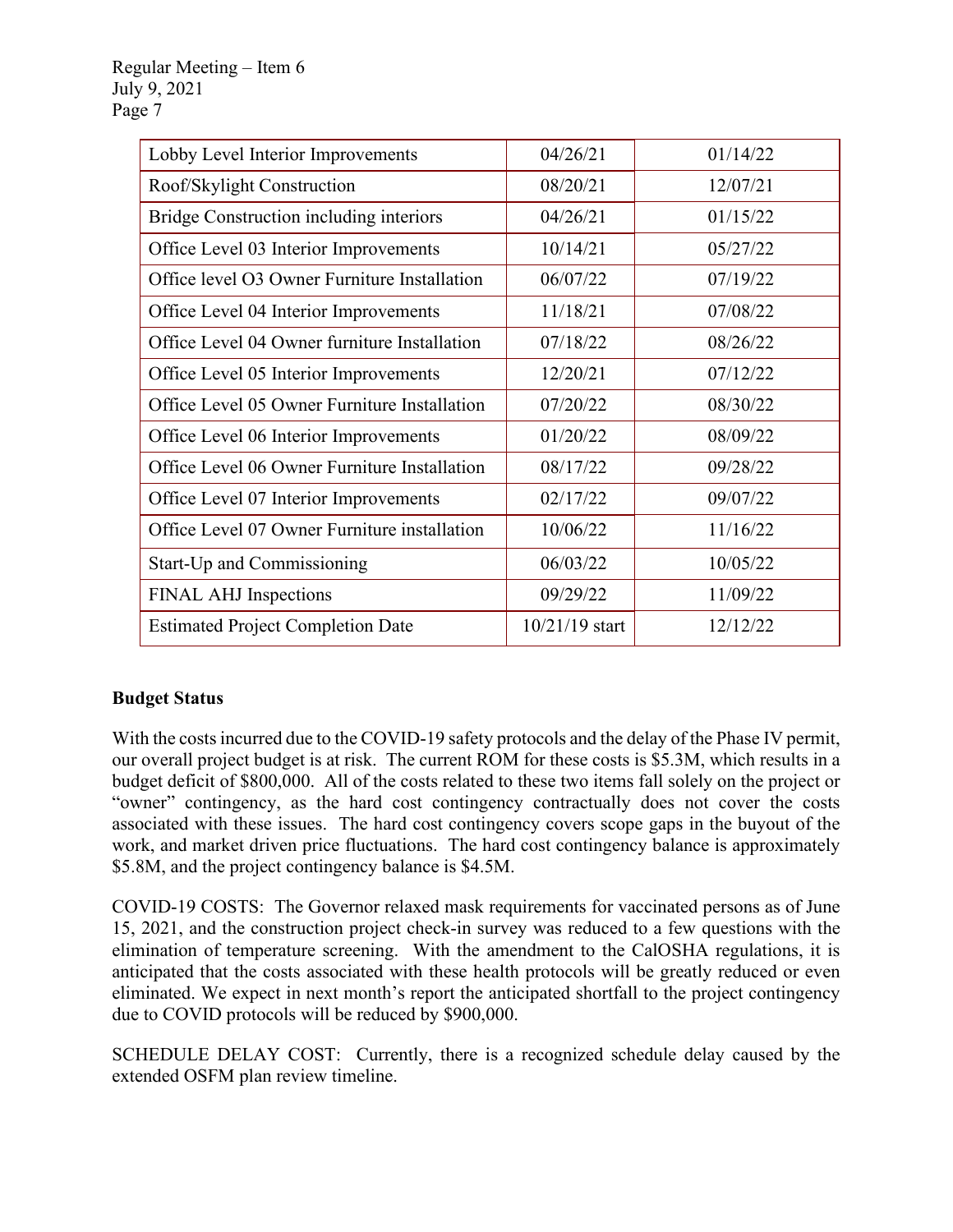The schedule is updated based upon the current anticipated OSFM Phase IV permit approval date of July 16, 2021, which results in a construction completion date of December 12, 2022. The cost assumptions have not changed from the prior anticipated scheduled completion date of September 16, 2022. The current estimate of \$4,350,583 represents the schedule delay costs based upon estimated hard and soft costs anticipated for the original 51 added workdays. Included within the additional schedule delay, there are 21 weather days and 30 days of AHJ inspections and approvals. It is unlikely that all of these days will be utilized so the estimate to date has not been increased for the additional 55 workdays of schedule delay. This should not be interpreted to mean the overall project budget will not be impacted. There will be a budget impact associated with the extended project overhead costs for the delayed construction timeline, which are to be determined. Once the permit is issued by OSFM, the team will review activity sequencing to identify ways to compress/overlap tasks; and/or work overtime where it makes sense to shorten the overall project schedule and minimize the added costs associated with the schedule delays. An updated estimate will be included in the next report.

Other costs that could impact the Project Contingency include OSFM plan checking and inspection fees and City plan review fees.

The team also continues to identify cost savings opportunities in all project item categories including owner purchased furniture, AV, and IT integration to offset the added costs described above.

| <b>Budget Categories</b>   | <b>Total Project</b><br><b>Budget</b> |             | <b>Costs to Date</b> |             | <b>Balance to Complete</b> |             |
|----------------------------|---------------------------------------|-------------|----------------------|-------------|----------------------------|-------------|
| <b>Hard Costs</b>          | \$                                    | 244,961,935 | S                    | 104,204,817 | \$                         | 140,757,119 |
| Hard Cost<br>Contingency   | \$                                    | 5,786,642   |                      |             | \$                         | 5,786,642   |
| <b>Soft Costs</b>          | \$                                    | 44,698,669  |                      | 20,960,232  | \$                         | 23,738,437  |
| <b>Project Contingency</b> | \$                                    | 4,552,754   |                      |             | \$                         | 4,552,754   |
| <b>Totals</b>              | \$                                    | 300,000,000 | \$                   | 125,165,049 | \$                         | 174,834,951 |

The budget status for the month ending May 31, 2021, is summarized below:

The hard cost contingency was reduced since the last board report by \$20,486. These costs were related to minor construction modifications made in the field.

The project contingency was reduced since the last board report by \$110,561 due to monthly costs for COVID-19 safety protocols, and OSFM permitting comments.

### **Risk Status**

On-going risks associated with the project are: